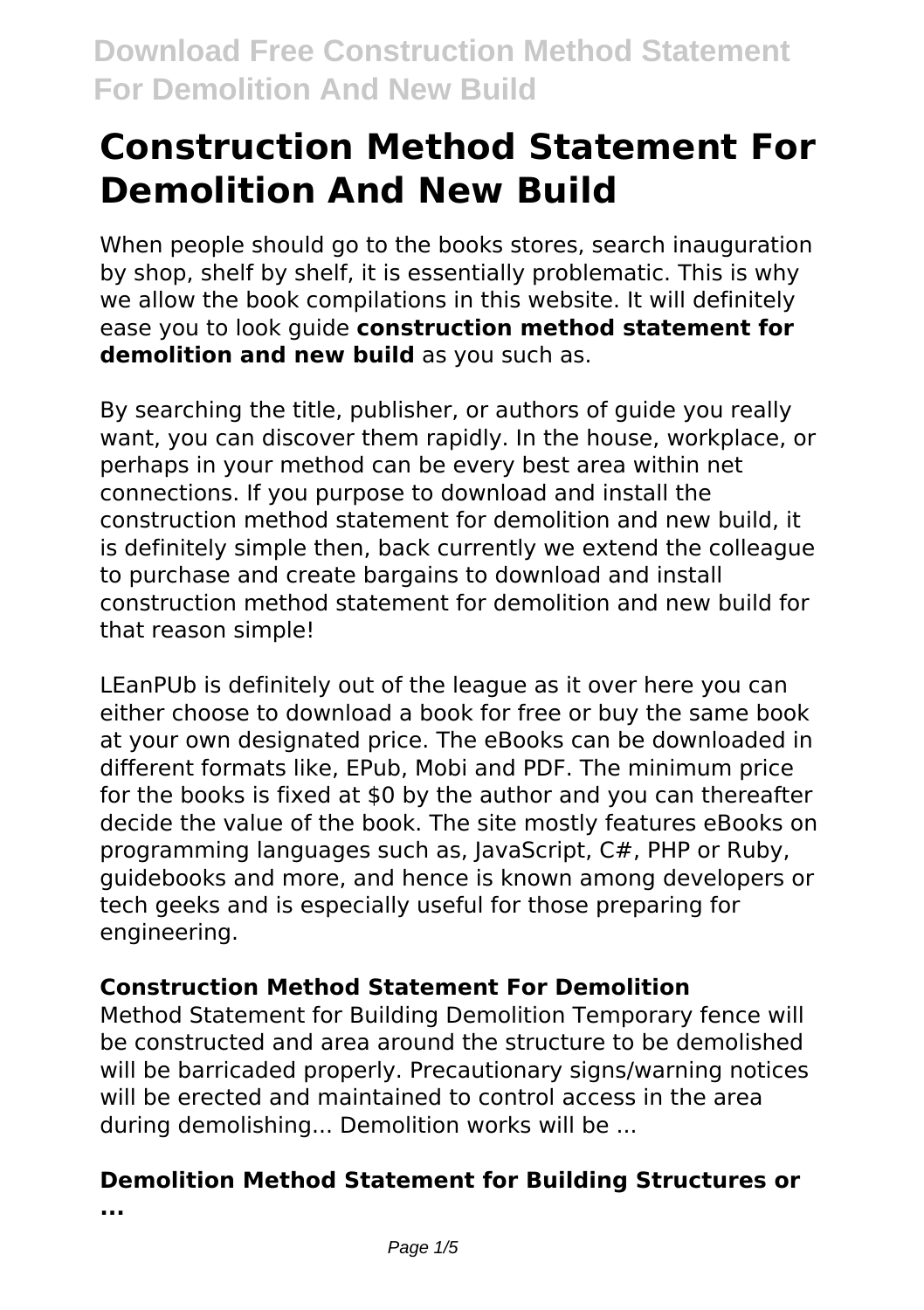Method Statement for Demolition Fencing will be erected on the site boundary, with sturdy lockable gates. (fencing determined by the contract, either... Safety signs will be displayed, (Road and pedestrian traffic to be taken into consideration). All existing services will be disconnected from the ...

## **Method Statement for Demolition | Builders Safety**

A safe work method statement specifically for demolition enables a company or project to document the job steps involved with demolition work (it might be specific to this demolition job or demolition in general), and then lay out the hazards and respective control measures put in place to make those job steps as safe as possible.

#### **Safe Work Method Statement for Demolition - Demolition ...**

Construction Method Statement Project: 13 Chepstow Villas W11 3DZ Construction Method Statement Page 5 of 18 DEMOLITION Before any work commences on site an asbestos survey will be undertaken and...

#### **Construction Method Statement**

Demolition Method Statement Brickyard Farm Newtown Road Biddulph ST8 7S 1 INTRODUCTION 1.1. The project relates to the demolition works that are to be carried out at Brick Yard Farm Newtown Road Biddulph ST8 7SW 1.2.

#### **Demolition Method Statement - Staffordshire Moorlands**

SAMPLE SAFE WORK METHOD STATEMENT DEMOLITION WORK A safe work method statement (SWMS) must be prepared by the persons conducting businesses or undertakings (PCBUs) for any identified high risk construction work (HRCW) in relation to all construction work, irrespective of the cost of that work. A PCBU must eliminate or, where it is not

#### **Safe work method statement for demolition work**

Construction Method Statement We have carefully considered how to set the site up and the sequence of works. For illustration purposes we have phased the work into the following sections: Enabling...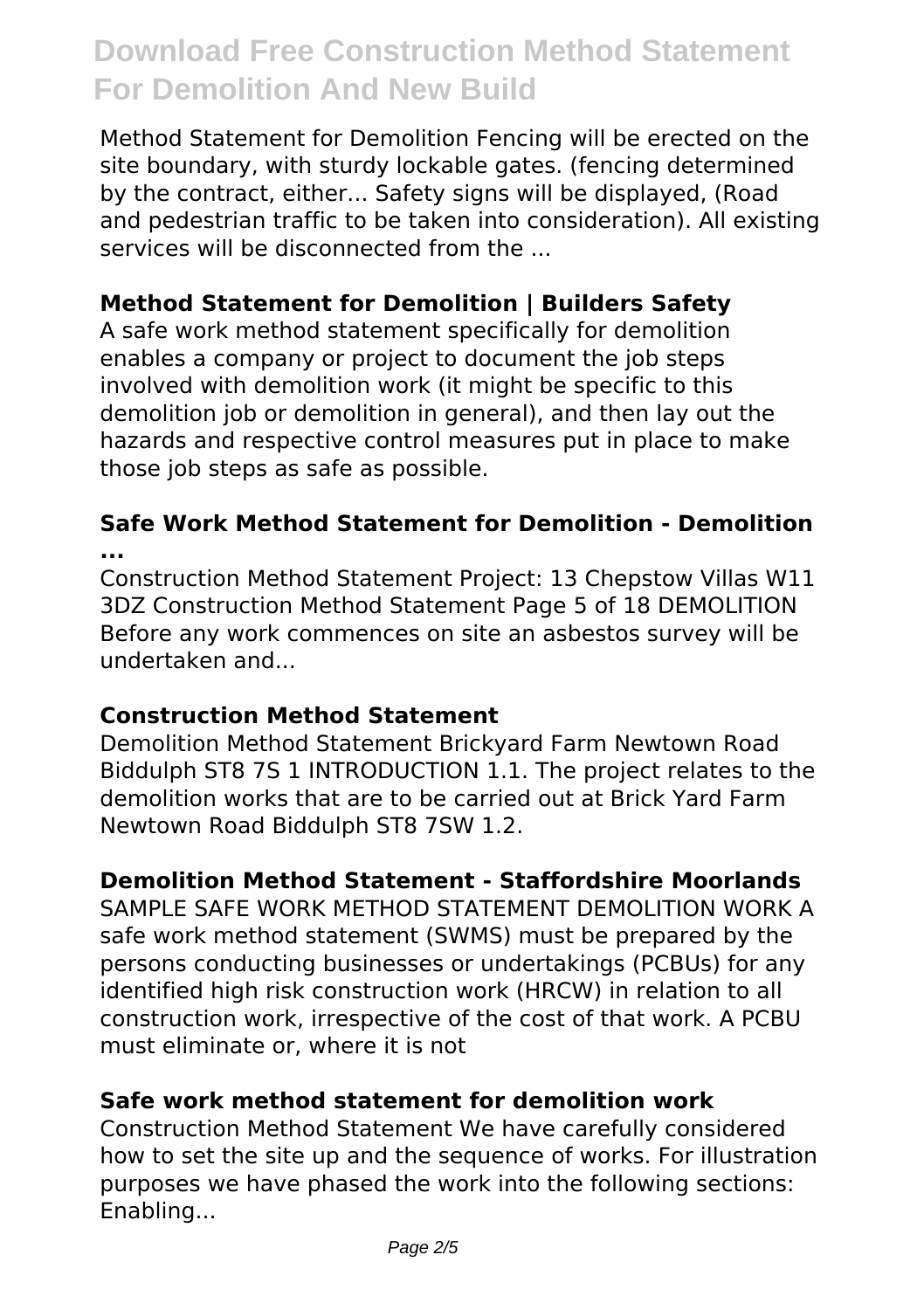## **Construction Method Statement - East Sussex**

The method statement for the demolition should identify the sequence required to prevent accidental collapse of the structure. Risks from connected services. Gas, electricity, water and...

## **Construction - Demolition - HSE**

Keltbray will be the principle contractor for the demolition phase of the works and will manage the de- construction of the buildings, and initial façade retention scheme. This method statement...

#### **Outline Demolition Method statement 41-43 Beaufort Gardens ...**

Implosion Method of Building Demolition Implosion is the process of demolition of a building using explosives. If the supports of the building are removed, the structure collapses. Using implosion technique, the main supports of the buildings such as column's, beams and slab are fixed with explosives.

## **Demolition Methods and Process for Building Structures**

Method statement for construction Method statements are widely used in construction as a means of controlling specific health and safety risks that have been identified (perhaps following the preparation of a risk assessment ), such as lifting operations , demolition or dismantling , working at height , installing equipment , the use of plant , and so on.

#### **Method statement for construction - Designing Buildings Wiki**

The purpose of this statement is to define the rules and conditions designed to ensure that demolition work is planned so as to enable personnel to be aware of all the procedures and dangers involved and to decide on the safest method of work. 2.

#### **Method Statement for Demolition Work – Civil Engineering**

Method statement for construction project is a mandatory requirement even sometimes at the pre-qualification stage of a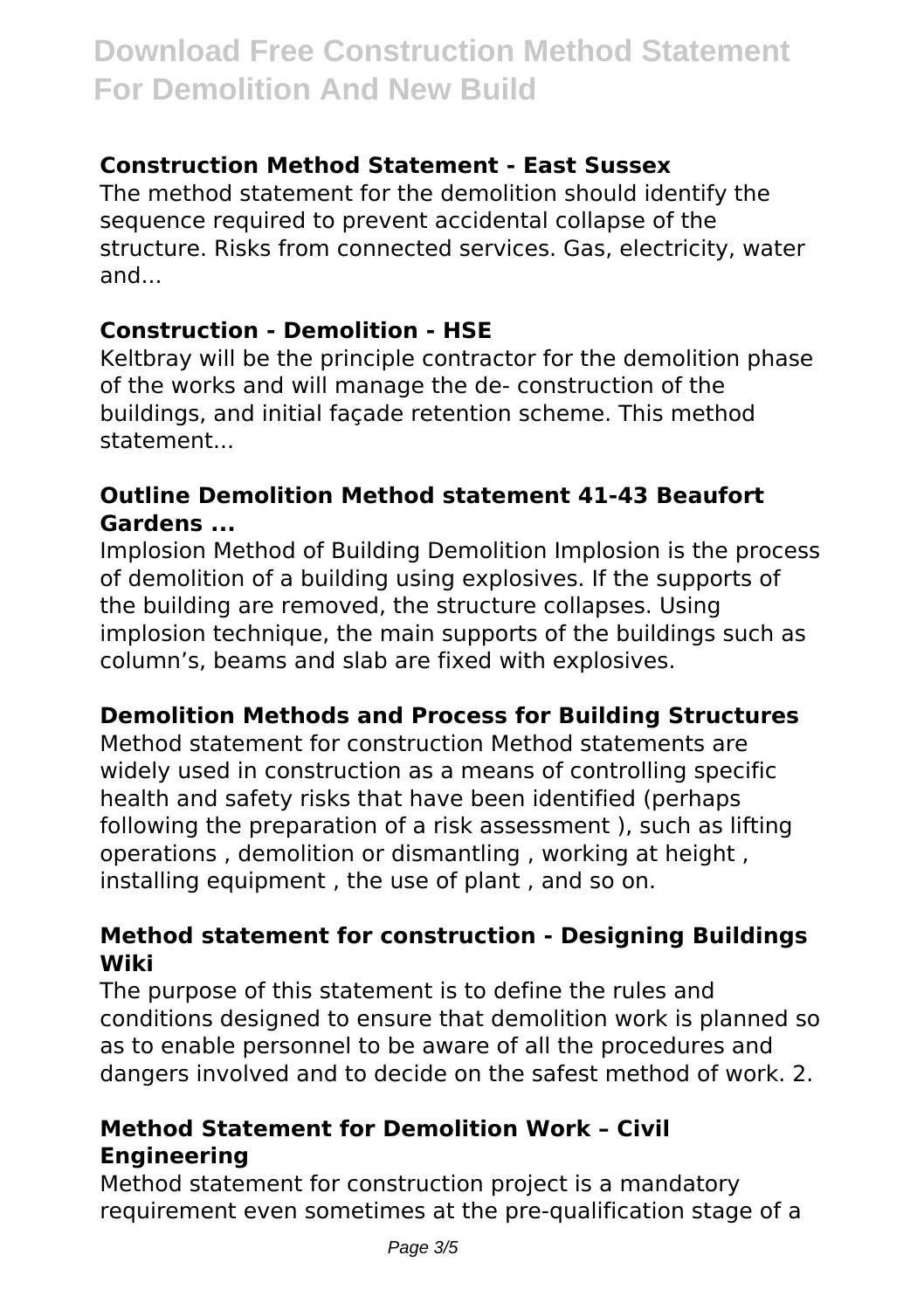construction contractor. Any reputable building construction company will follow best construction methods in order to provide best quality of work.

#### **Construction Method Statement for Building Construction ...**

Free construction risk assessment and method statement template A professional looking RAMS document for you to download and fill in. A great risk assessment and method statement starts with a good template. But a good template is only the beginning! So download the construction Word templates below, but remember how you fill it out is ...

#### **Free construction risk assessment and method statement ...**

Under Health and Safety, Method Statements, Risk Assessments The UK Health & Safety Executive states that any demolition or structural alterations and removals must be carefully planned and carried out in a manner that prevents danger.

## **Demolition Risks | Builders Safety**

Demolition work includes demolishing or dismantling a structure or part of a structure that is either load bearing or related to the physical integrity of the structure. It's high risk construction work, but it doesn't include: dismantling formwork, falsework, or other structures used to provide support, access or containment during construction

## **Demolition | SafeWork NSW**

The works referred to in this Method Statement are the soft stripping, demolition of the buildings including the removal of all foundations and footings to a depth of 1.5mts below slab level.  $2.2...$ 

# **METHOD STATEMENT - Nottinghamshire**

FREE 9+ Method Statement Templates in PDF | MS Word Method statement is the safe system procedure which is usually seen in construction projects in order to perform the project fully while maintaining the safety of all personnel and people around the construction site.